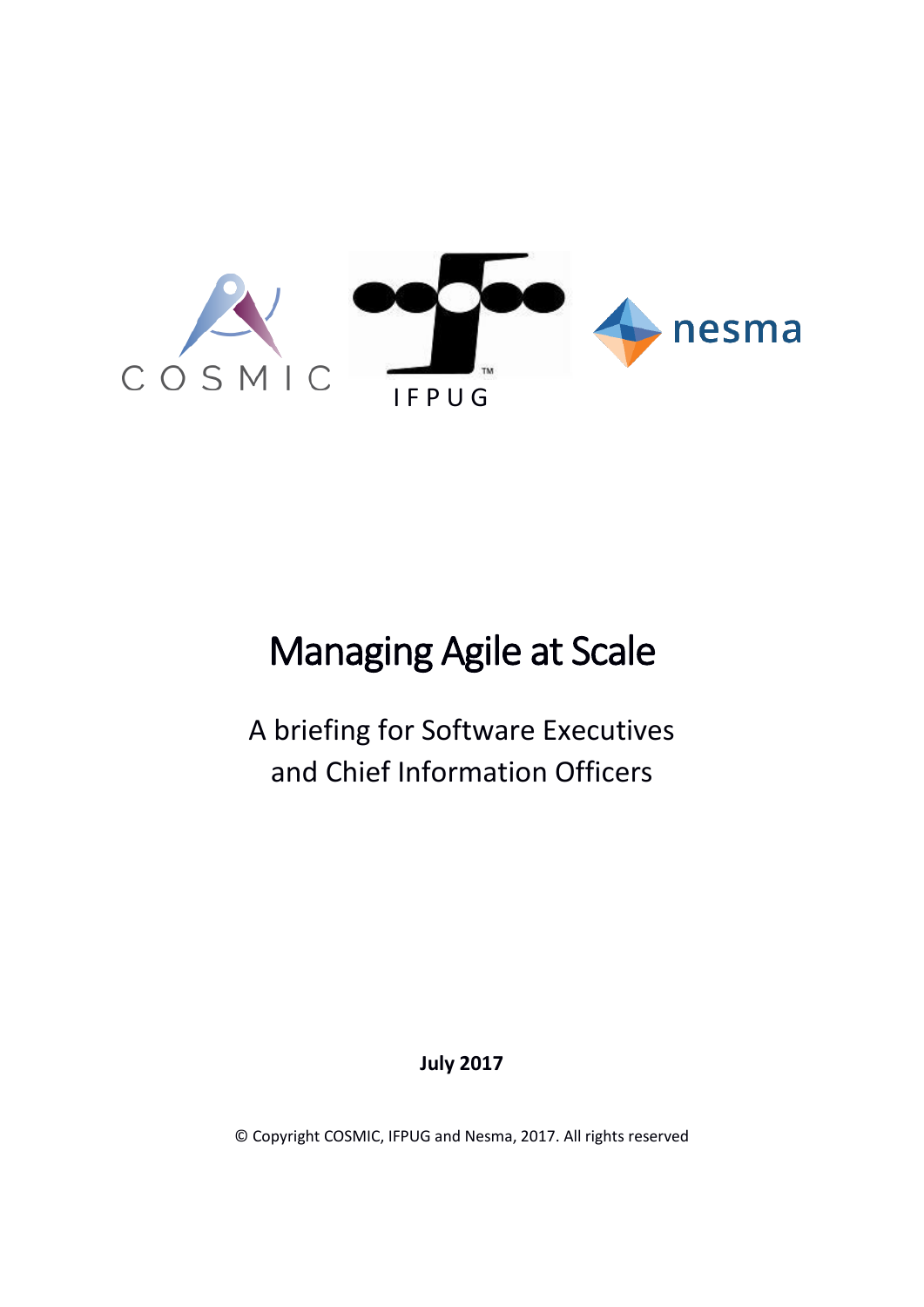# **Executive Summary**

Agile methods have undoubtedly brought major benefits to business of faster delivery of software that better meets evolving customer needs. However, the freedom given by Agile processes to individual teams to manage their own affairs has made it more difficult for senior management to set budgets and allocate resources optimally, and to track progress against budgets.

Controlling value-for-money and understanding performance in contracts with external suppliers of Agile services is particularly difficult and increases with the scale of the organization.

In this paper we offer simple but effective and long-established international standard solutions to enable Software Executives and CIO's to manage Agile delivery at scale, without risk of losing the speed and flexibility benefits of Agile processes.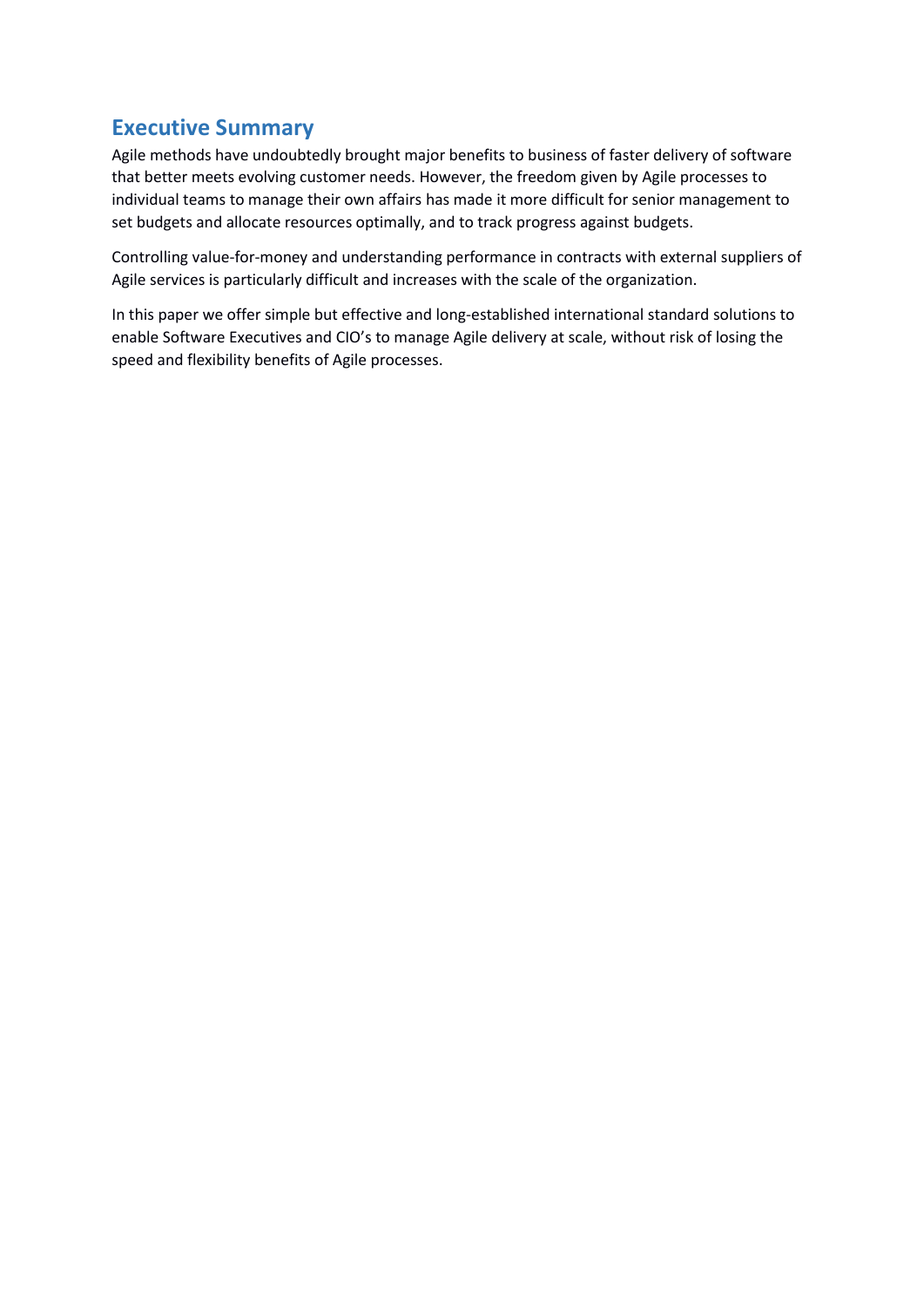# **The benefits of using Agile Processes**

The Agile Manifesto has caused a revolution in our understanding of how software should be delivered.

This revolution is clearly bringing great benefits to software customers in the form of:

- earlier delivery of working software that more closely meets customer needs, hence earlier delivery of business value;
- faster response to changing business needs.

There is also evidence that Agile adoption is reducing the cost and incidence of complete project failure. Agile processes help ensure that if a development is going to fail, it will 'fail-early'. This is a big step forward in overcoming what has been an endemic software industry problem of the frequent occurrence and high cost of failed projects.

# **So what are the challenges of using Agile methods?**

Whilst it's great to get the business benefits of Agile speed of delivery and flexibility, senior management needs to be able to control what's going on, as in any business activity, even if it is only 'light-touch', supportive control, as advocated by Agile teaching.

With the introduction of Agile, some of the long-established 'top-down' software project governance methods such as phase-reviews, project-planning for resource allocation, and use of past performance measurements for new project estimating have become weaker or have disappeared altogether. So managers need to find a new balance between the value of allowing individual Agile teams the freedom to deliver quickly and flexibly, and the value of control. This 'new balance' will vary with the type of business.

- Companies in markets for very fast-moving goods and services will consider their Agile capability to deliver business value via many software updates per day as much more important than the value of accurate estimating and performance controls.
- At the other extreme, public-sector bodies, contracted to outsourced software suppliers, will be as much concerned to control the scope and budget of their Agile activities and to demonstrate value-for-taxpayers' money, as to deliver functionality at the highest possible speed.
- All organizations, however, have an obligation to control costs regardless of domain or size.

From organizations using Agile processes, we hear more and more reports that the initial enthusiasm of software customers for the hype of 'pure' Agile processes, is now entering the phase of 'disillusionment'. The challenge for CIO's is how to resolve this freedom-versus-control balance for their organization.

#### **If this is of interest, read on.**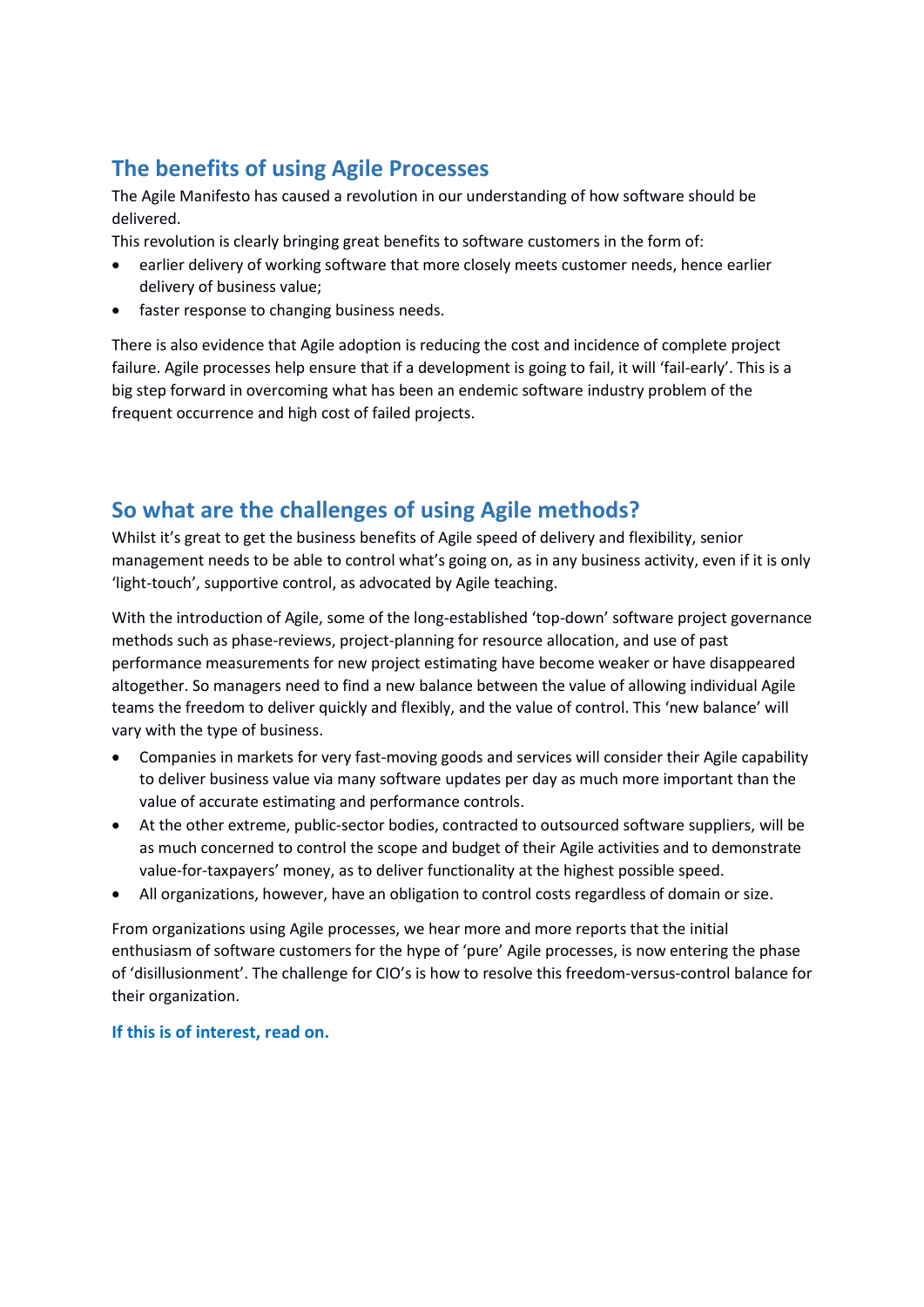#### **Agile performance measurement and estimating processes**

To achieve flexibility, Agile processes encourage development teams to be self-organizing, i.e. to agree what to do next with their customers and to measure, plan, estimate and control their own activities. Customers of a well-managed single team really appreciate the benefits of this approach.

However, when each team is independently managing its own affairs, using its own non-standard size measure (Story Points) for estimating and performance control, it's very difficult for a program manager or a CIO to either support or control these activities in a consistent way. Story Points are great for use at the team level but cannot be used reliably for higher-level management tasks.

What criteria can you use to plan the number and size of teams? How can you gather data that is consistent across projects that can be used to track performance, estimate costs for future projects and ensure organizational learning?

The problem grows with scale. A small group, say 20 staff spread over five teams, may be manageable with informal reporting and organizational learning. See the Figure below, where each icon represents a single team.



But what happens when an Agile development group has a big budget and comprises 20 selforganizing teams working in parallel on multiple projects? See the next Figure.



In these circumstances, how does a CIO or Program Manager

- know what progress is being made against budget?
- know which teams are under-performing and need help, and whether overall performance is improving, stagnating or declining?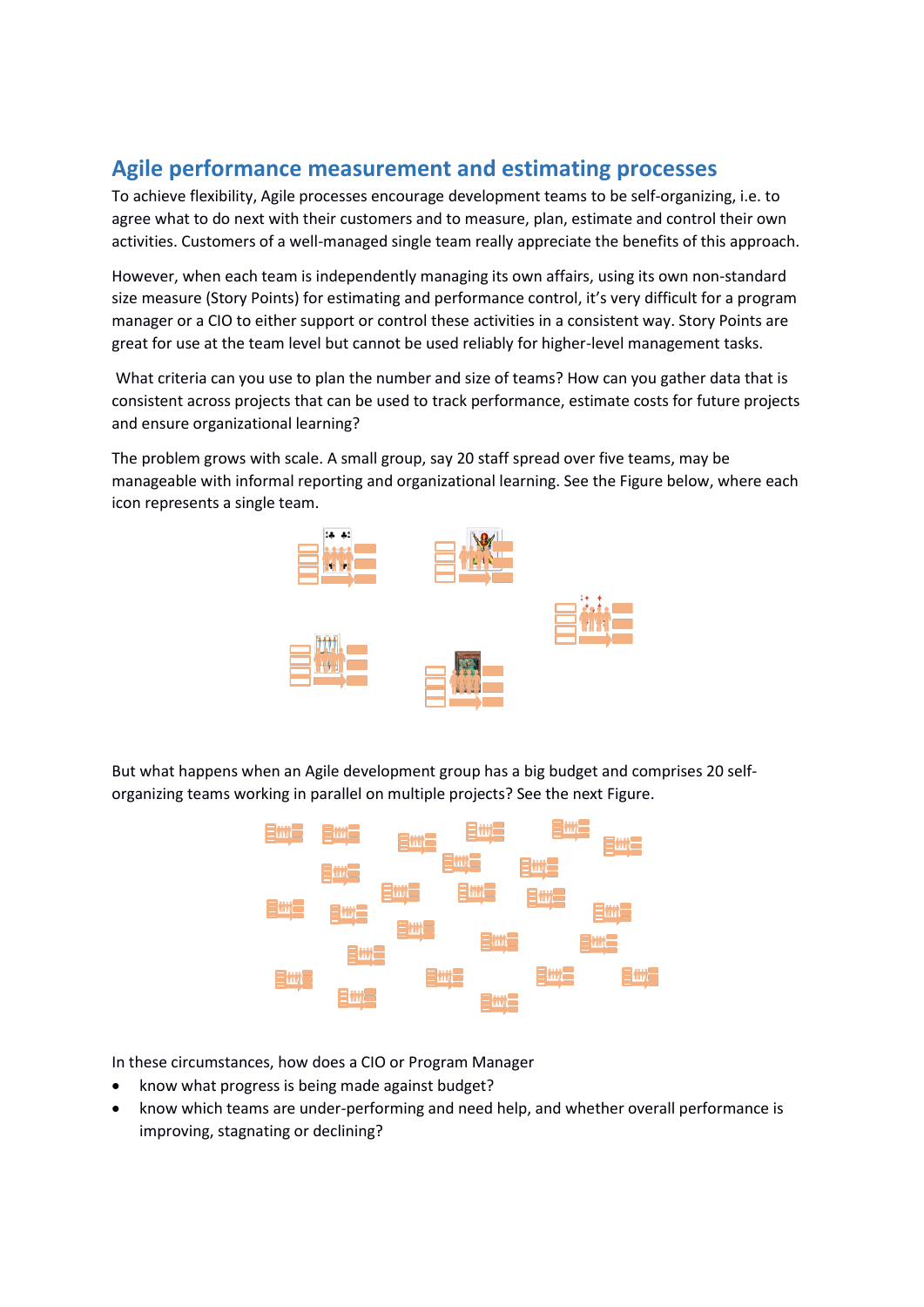Answering these questions gets even more difficult as the scale of activities increases further and external software suppliers become involved. See the Figure below.



In these circumstances, how will a CIO know which suppliers are delivering the promised cost savings and giving the best value for money?

In general, how can a CIO be held accountable for the performance of his/her resources, when performance is only known to each independent Agile team, in terms only they understand?

#### **The solution to these challenges: use 'FSM' methods**

Technically, the solution to the problem outlined above is straightforward. The key is for all teams to measure the size (or 'amount') of software they produce in a standard way. Estimates of the effort and duration to deliver a new release or a whole new system may be obtained from an early estimate of the size of software product to be delivered, combined with performance data from comparable previously-delivered releases or systems. With such estimates, a business case can be made, a budget can be set, resources allocated and a basis established to control the software scope, all in a consistent way.

Progress may be controlled by measuring the size and number of backlog items delivered in a certain period. Each team's performance may be measured, if required, by measuring the size delivered for a given amount of effort (the team 'velocity').

The best way of measuring an amount of software product is to measure a 'functional size' of its requirements using one of three leading ISO-standard Functional Size Measurement (FSM) methods. These are the COSMIC [1], IFPUG [2] and Nesma [3] methods. Each method claims its own advantages.

Being based only on requirements, functional sizes are independent of the technology, processes or teams used to develop the software.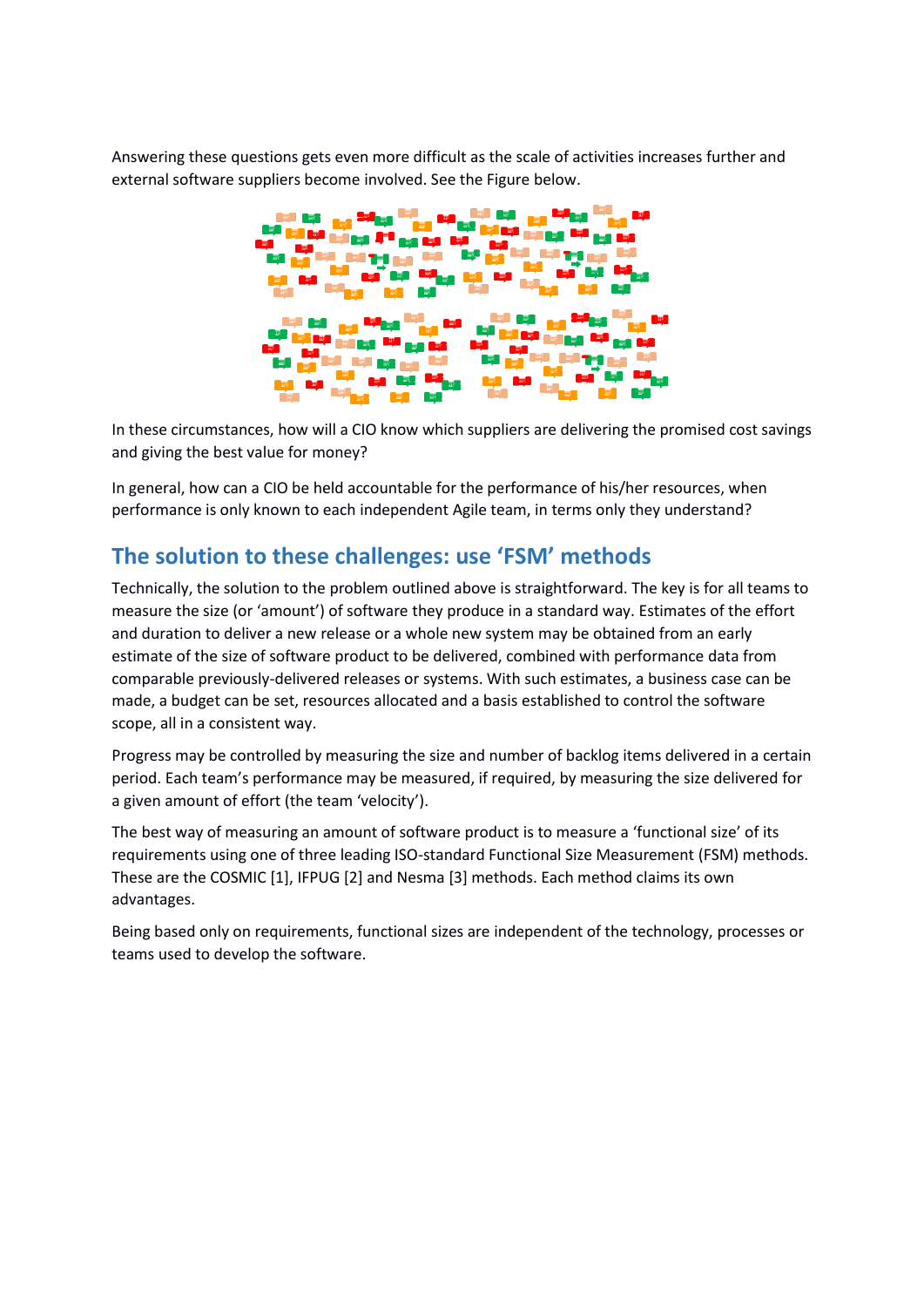# **Introducing an FSM method**

Agile culture tends to expect external support, not control. So if a CIO wishes to introduce a FSM method into an existing Agile development group, the Agile culture must be carefully taken into account so as not to disrupt teams and risk losing the benefits of Agile.

The most important questions are who will do the measurements and when? The answer to the 'who' question depends on the scale of the organization and the relationship (contractual or informal) between the software customer and the Agile development teams.

Ideally, teams should do their own measurements and see FSM as an integral aid to Agile processes, not as an overhead. Functional sizes can be easily measured on delivery of a release or system, without any effects on Agile processes. At the level of individual sprints or iterations, each organization should decide for itself whether it is preferable to introduce FSM methods or to continue to use Agile methods for short-term estimating.

However, at the level of planning releases or whole deliveries in a large organization, and/or in a customer-supplier contract situation, and/or in the early stages of introducing a standard FSM method, it will probably be beneficial to use either:

- an internal expert group of measurement experts, e.g. in a Project Management Office,
- or an external specialist supplier of functional size measurement services.

The advantages of using an expert group of measurement specialists will be their objectivity, speed and accuracy of the measurements.

Whichever organizational solution is adopted it is vital that the measurement data is collected centrally for shared use and as a basis for organizational learning.

#### **Conclusions**

Setting targets and budgets, and measuring performance against these goals is absolutely standard practice in every type of business, private or public, large or small. Agile software development activities should be no exception.

FSM methods can help middle and senior management achieve the support and control of Agile activities that is essential for them to do their job effectively.

Introducing a FSM method into an established Agile development group must be handled carefully as a typical change management project. The aim must be to convince the organization of the collective benefits of using objective support and control methods without upsetting the Agile culture and losing the benefits of the speed and flexibility of Agile processes in delivering software.

Mauricio Aguiar, **IFPUG** *(The International Function Point Users Group)* Charles Symons, **COSMIC** *(The Common Software Measurement International Consortium)* Eric van der Vliet, **Nesma** *(International Software Measurement and Metrics Association)*

COSMIC, IFPUG and Nesma are international organizations that maintain the ISO/IEC standards for sizing software requirements. These standards are used in industry for estimation, budgeting, contract and project management, supplier performance measurement, benchmarking and other management activities.